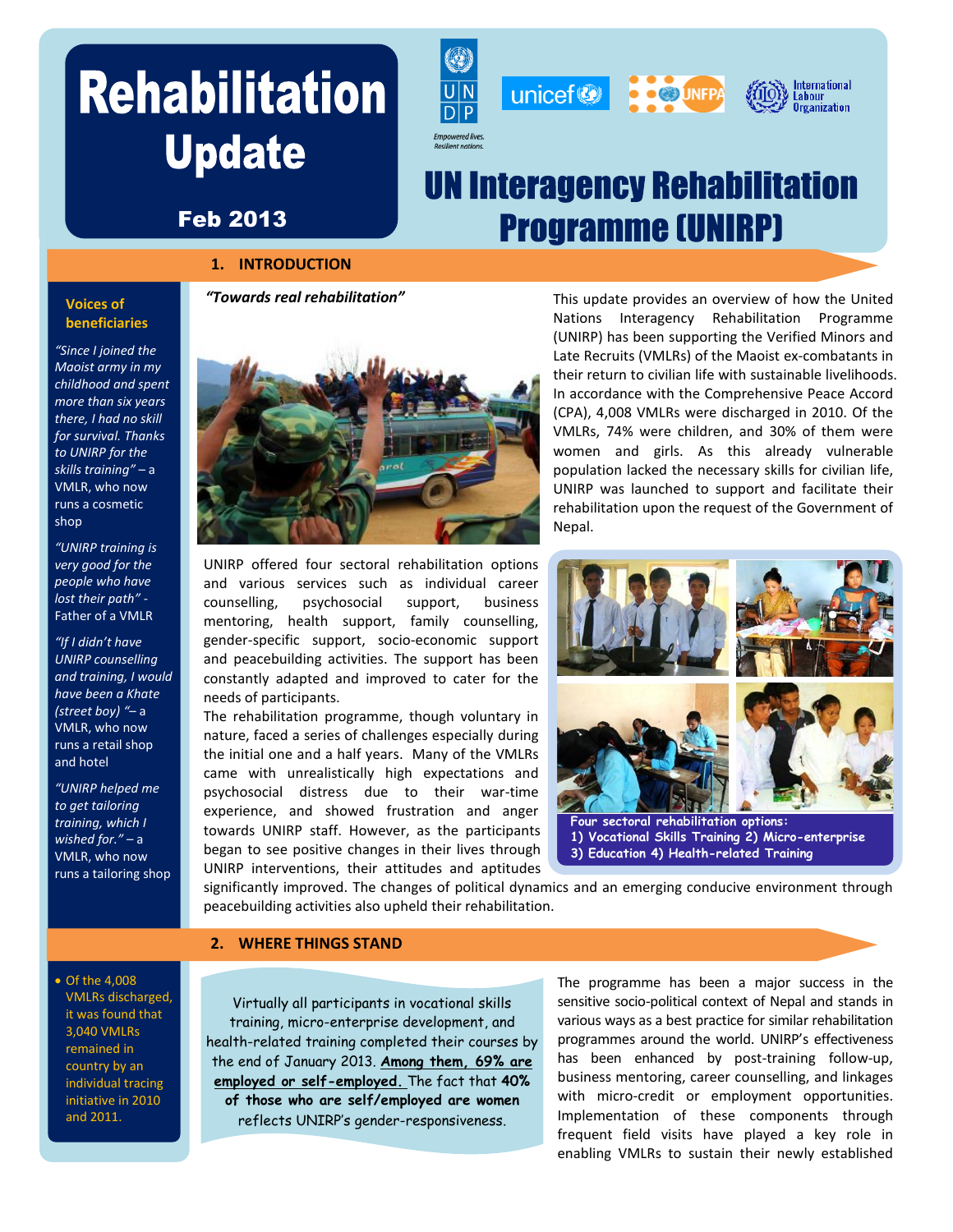

livelihoods. UNIRP, in consensus with the Ministry of Peace and Reconstruction, has been extended to provide follow-up support for those who graduated around January 2013 and to maintain continuous support to the nearly 90%

of the education participants who are still continuing their studies, thanks to the Norwegian funding through the UN Peace Fund for Nepal. This extension will enable UNIRP to maximize emerging rehabilitation opportunities for participants, such as linkages to affordable loans and employment opportunities. Based on a memorandum of understanding between UNIRP and the Youth and Small Entrepreneur Self Employment Fund (YSESEF) under the Ministry of Finance, three orientation workshops have been conducted to link participants with YSESEF and local cooperatives. UNIRP places a high priority on these activities to ensure that the livelihood of VMLRs is supported through the early stage of business development.

#### **2.1. Key Statistics of the Rehabilitation Programme (as of the end of February 2013)**



The tables below present key data about UNIRP through various stages of the rehabilitation process. Each table contains gender disaggregated data to reflect women's participation.

**Table 1** shows how many VMLRs contacted the programme, how many were referred to education or training, and how many enrolled in each option. Table 1 presents data in three groups: the total VMLR population, VMLRs discharged through the cantonments, and VMLRs who are in Nepal - 3,040 VMLRs of the UNIRP target group.

**Table 2** provides an overview of the 2,231 VMLRs who enrolled in training or education options.

**Table 3** shows how many of the graduated VMLRs are employed or have started their own business.



#### **Table 1: Key Numbers**

| <b>Steps in Rehabilitation Process</b>                          | Of the total 4,008 VMLRs |        | Of the 2,394 VMLRs<br>discharged through<br>cantonment ceremonies |        | <b>UNIRP Target Population:</b><br>Of the 3,040 VMLRs who |  |
|-----------------------------------------------------------------|--------------------------|--------|-------------------------------------------------------------------|--------|-----------------------------------------------------------|--|
|                                                                 |                          | Female |                                                                   | Female | are not working abroad                                    |  |
| VMLRs who contacted UNIRP through the<br>toll-free phone number | 2,743 (68%)              | 34%    | 2,131 (89%)                                                       | 34%    | 2,743 (90%)                                               |  |
| VMLRs referred for Training / Education                         | 2,477 (62%)              | 36%    | 1,954 (82%)                                                       | 36%    | 2,477 (81%)                                               |  |
| VMLRs enrolled for Training / Education                         | 2,231 (56%)              | 38%    | 1,761 (74%)                                                       | 37%    | 2,231 (73%)                                               |  |

#### **Table 2: Breakdown of 2,231 VMLRs who enrolled for Training or Education**

| <b>Steps in Rehabilitation Process</b>                        | Of the total 2,231 VMLRs who enrolled Training / Education |          |  |
|---------------------------------------------------------------|------------------------------------------------------------|----------|--|
|                                                               |                                                            | Female % |  |
| Those still in Training or Education with set graduation date | 385 (17%)                                                  | 42%      |  |
| Those who dropped-out                                         | 60 (3%)                                                    | 7%       |  |
| Those who graduated from Education                            | 28 (1%)                                                    | 57%      |  |
| Those who have graduated from Training                        | 1,758 (79%)                                                | 37%      |  |



| <b>Steps in Rehabilitation Process</b>       | Of the total 1,758 VMLRs who graduated from Training |          |  |
|----------------------------------------------|------------------------------------------------------|----------|--|
|                                              |                                                      | Female % |  |
| Those who are employed or running a business | 1,218 (69%)                                          | 40%      |  |

With UNIRP starting to phase-out and with a reduced staff, UNDP will provide crucial follow-up support such

#### **3. WHERE THINGS ARE GOING**







sustain their jobs and businesses. The programme will also work with relevant Government staff in the Ministry of Peace and Reconstruction to build the capacity required to take over the database and the responsibility once UNIRP phases-out. In addition to collating and compiling key findings, results and lessons learned from the rehabilitation process, UNIRP will gradually close the remaining two regional offices and the central office by July 2013.